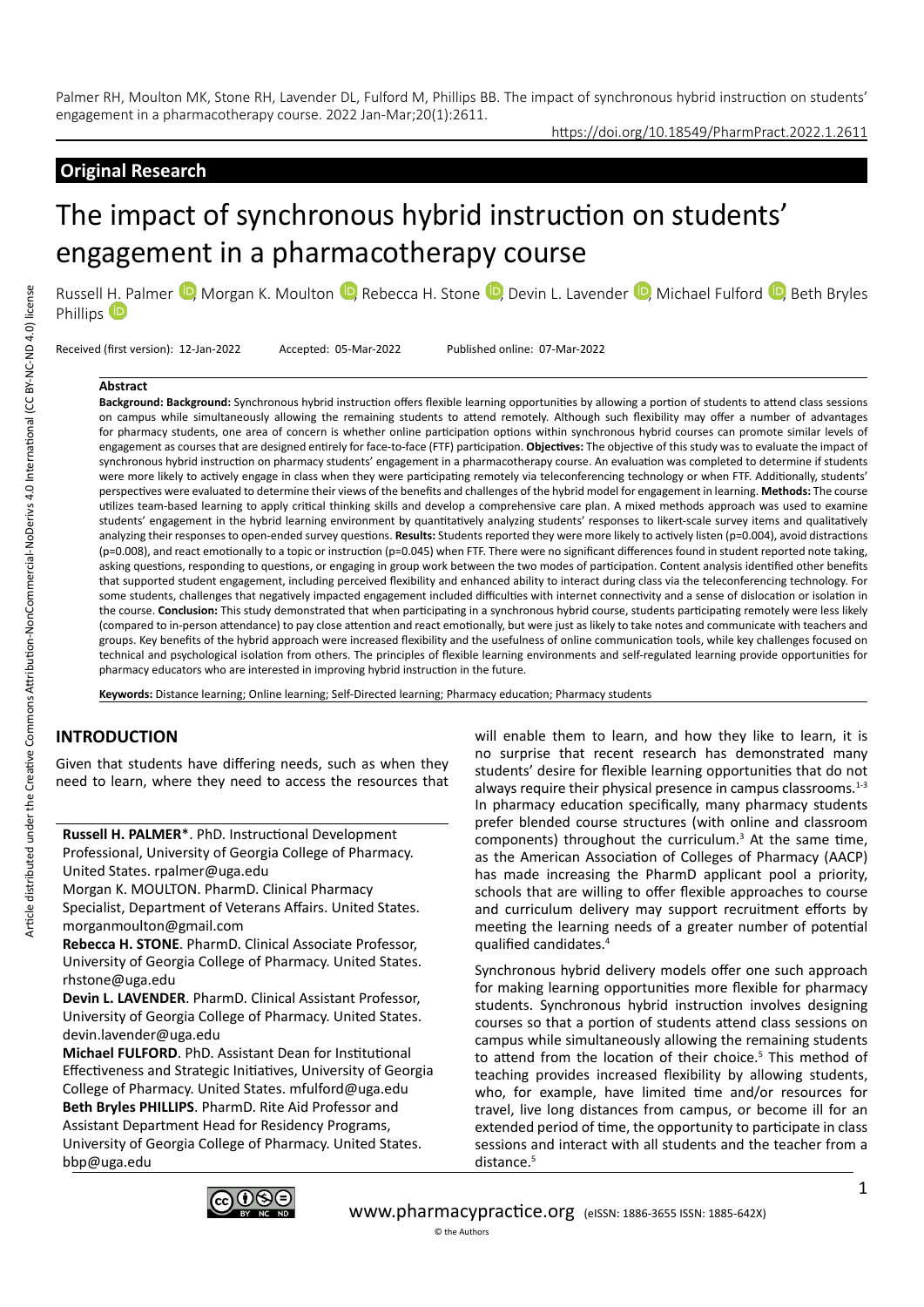## https://doi.org/10.18549/PharmPract.2022.1.2611

Although the increased flexibility of synchronous hybrid instruction may offer a number of advantages for pharmacy students, one area of concern is whether online participation options within synchronous hybrid courses can promote similar levels of engagement as courses that are designed entirely for face to face (FTF) participation. Broadly defined, 'student engagement' refers to the effort and commitment that students invest in their learning.<sup>6</sup> It is critical for educators to understand students' engagement because it has been documented as a prerequisite for effective learning.<sup>7,8</sup> Thus far, research on student engagement in hybrid learning environments has been mixed. Advantages may include increased flexibility and personalization as well as increased engagement through the use of information technology.<sup>9,10</sup> However, other studies have shown that technical difficulties with online learning can cause students to have reduced commitment to their coursework, and online elements of courses can place challenges on students self-regulatory capacities, which in turn may result in challenges with engagement.11,12 To our knowledge, no studies in pharmacy education have attempted to investigate if online participation within a synchronous hybrid course can promote similar levels of engagement as face to face participation within the same course. Additionally, few if any studies in pharmacy education have explored pharmacy students' perspectives regarding the benefits and challenges of participating in a course that was designed for synchronous hybrid delivery. Thus, we asked the following research questions:

In a 2<sup>nd</sup> year PharmD pharmacotherapy course, are students more likely to actively engage in class when they participate remotely or when participating face to face in the physical classroom?

In a 2nd year PharmD pharmacotherapy course, what are the benefits and challenges of the synchronous hybrid model for engagement in learning from the students' perspective.

An investigation such as this has the potential to inform instructional design decisions for pharmacy educators who are interested in the potential for synchronous hybrid approaches to support students' learning in PharmD programs. In the following section, we describe the design of the synchronous hybrid pharmacy course and the methodological approach that was used to address the research questions.

# **METHODS**

## **Course design**

At the College of Pharmacy where this research occurred, the Pharmacotherapy course sequence is a didactic series that extends over 4 semesters (Pharmacotherapy I to IV). Each semester lasts 15 weeks and emphasizes team-based learningrequiring pharmacy students to apply their foundational knowledge and critical thinking skills to collaboratively develop comprehensive patient care plans.

At the beginning of the 2020 Fall semester, a synchronous hybrid delivery model was implemented for the Pharmacotherapy I course with the intention of allowing for a mix of FTF and remote participation. To achieve this, the course coordinators

split the student roster into thirds and created a rotation: each week one-third of the students were assigned to attend class FTF while the other two-thirds were assigned to participate remotely. This meant that for 10 weeks of the 15 weeks course, each student had the flexibility to attend from any remote location of their choice. In an attempt to further increase flexible learning options within the course, the instructional technology office recorded all of the class sessions and made them available for students to re-watch as needed to enhance comprehension and prepare for course exams.

The course required students to prepare for class sessions in advance by watching a recorded lecture, completing readings, working on pre-class patient cases, or some combination thereof. Six unannounced quizzes were administered throughout the semester in order to assess pre-class preparation. The class sessions focused on engagement in case-based activities, which were designed to promote collaborative critical thinking and problem solving skills.

The case activities in the course focused on specific disease states (e.g. hypertension; diabetes etc.) and were completed by teams of four to six students during the class sessions. The groups were responsible for defining the roles of each team member as they worked collaboratively to develop patient care plans. During the case activities, the instructor walked throughout the room to field questions from teams who were present in the physical space, and also took questions from students who joined the class remotely using the virtual meeting platform (Zoom® Video Communications, Inc). After students completed the case, the instructor facilitated a discussion by asking student groups to share their answers and describe how they reached their recommendations. The instructor also modeled their own approach to the case, including the best possible recommendations.

The pharmacotherapy course is a required core course in the curriculum. Students were expected to attend each class session. To evaluate participation and attendance, the coordinator of the course required that the teams submit each completed case within twenty-four hours of the end of the class session, and throughout the semester six cases were randomly selected and graded for completion. There were also 8 unannounced quizzes throughout the semester. Any student who was not present on the day of a quiz received a score of 0.

## **Research design**

We used a mixed methods approach in this study to address the research questions stated in the introduction. To answer the first question, we conducted a quantitative analysis of fixedchoice survey responses to evaluate if pharmacy students were more likely to actively engage in class when they participated FTF or when they participated remotely. The survey items used to collect data were part of the assessment of the PharmD program during the COVID-19 pandemic. The survey asked students to rate how often they engaged in the following activities when FTF: taking notes, actively listening in class, asking questions, responding to questions, avoiding distractions, engaging in group work, and reacting in class emotionally to the topic or instruction. Students were able to respond on a

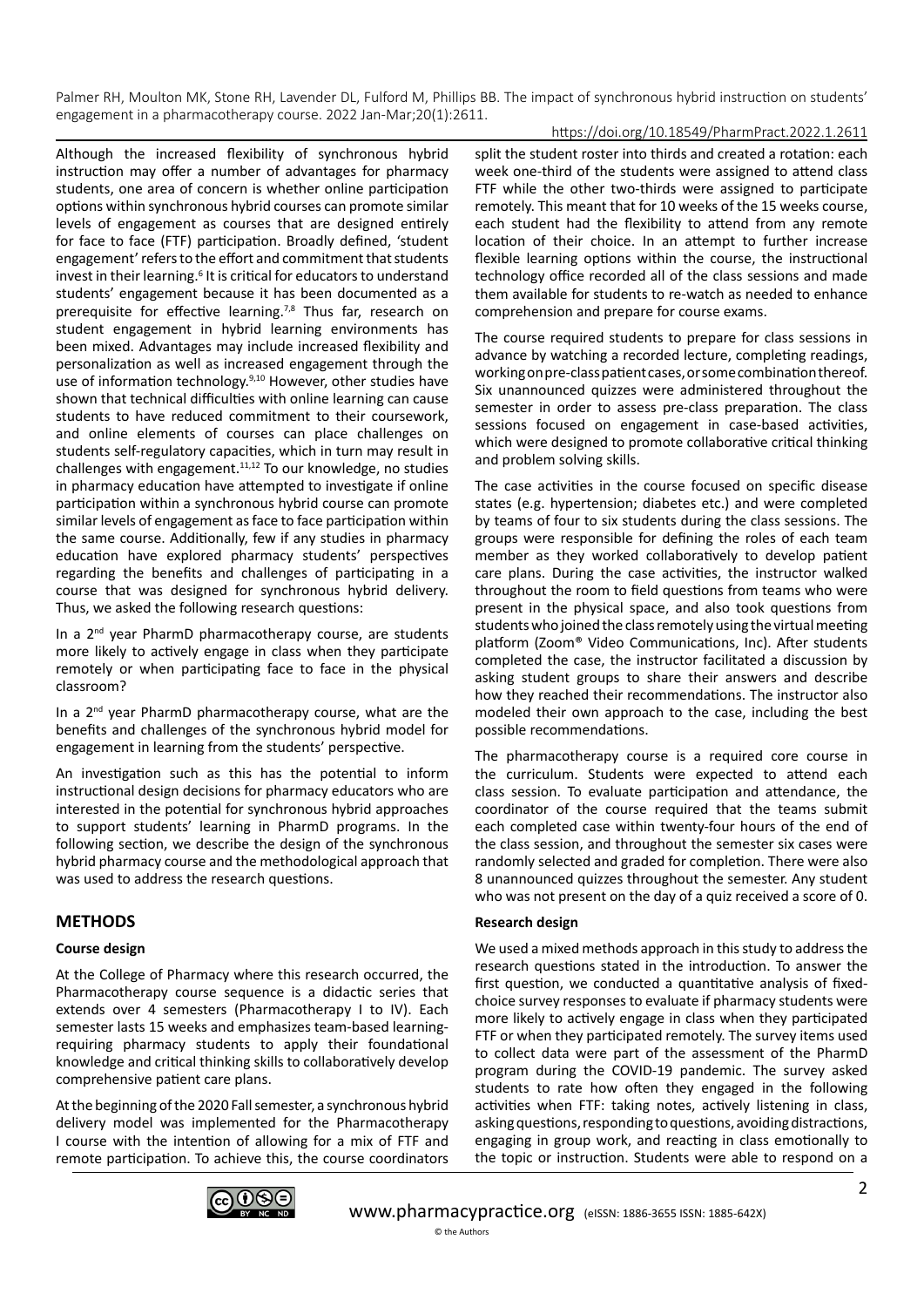#### https://doi.org/10.18549/PharmPract.2022.1.2611

4-point Likert scale with never, very little, somewhat often, or very often. The students were then asked the same questions but pertaining to how often they engaged when joining the class remotely via the virtual meeting platform (Zoom® Video Communications, Inc). Prior to implementation, face validity of the survey questions was obtained by requesting a panel with expertise in educational assessment to review and comment on each question's relevance to the student engagement concept. This process continued until consensus was reached for all survey items. The unique timing of the opportunity to conduct this research made conducting a test-retest reliability analysis unfeasible (i.e. it was uncertain if a synchronous hybrid approach to the course would be used in subsequent semesters after 2020). However, the results of both the FTF and remote participation surveys showed high internal consistency, with cronbach's alphas of  $\alpha$  = 0.96 (for both surveys).

To answer the second research question, we conducted a qualitative analysis of open-ended questionnaire data to develop a more in-depth understanding of engagement in the course from the students' perspective. The open-ended questions asked students to describe in as much detail as possible the benefits (question #1) and challenges (question #2) of the synchronous hybrid model for promoting engagement during the course.

Students were included in the research if they completed the Pharmacotherapy I course in fall 2020. The distribution of the results for the F2F and remote surveys were similarly shaped (based on population pyramids), but departed significantly from normality. Therefore, the results were analyzed with a nonparametric test (Mann-Whitney U) using IBM SPSS Statistics for Windows, Version 26.0 (IBM Corp, Armonk, NY). For the Mann-Whitney U test, the scores were converted to ranks. The test then evaluated whether the mean ranks for the two groups (FTF vs remote) differed significantly from each other for each survey item. Case wise deletion was performed to address instances of non-responses. Open-ended response questions were analyzed using content analysis.<sup>13</sup> This consisted of a two-cycle inductive coding process conducted by a member of the research team to identify categories in the data. Then the coded material was reviewed and critically discussed with a second member of the research team until consensus was reached for all of the data.<sup>14</sup> To ensure that the amount of collected qualitative data was sufficient for the study, we

used Guest, Namey and Chen's method for retrospectively assessing data saturation by identifying the point during data analysis at which new responses were generating little or no (<5%) new thematically useful information.15 According to Guest, Namey and Chen, the starting point for retrospectively calculating data saturation is to define a base size. Base size refers to the minimum number of data collection events (i.e. survey responses) that should be reviewed to compare against new information. Previous studies have shown that novel information in a qualitative data set is typically generated early in the process, with a relatively steep decline occurring after just a small number of data collection/analysis events. Therefore, given the number of responses we received to the openended question focused on challenges (45) and the number of responses we received to the open-ended question focused on benefits (65), 20 student responses (for each question) was identified as a reasonable base size for comparison against the remaining responses. A new information threshold of <5% was set as an acceptable level for determining that saturation had been reached at a given point in data collection. Using a base size of 20, we reached the data <5% new information threshold at 20 responses for the survey question that focused on challenges and 40 responses for the survey question that focused on benefits. A detailed explanation of this method of calculating data saturation is available in Guest, Namey and Chen's report.

# **RESULTS**

## **Quantitative**

As described above, the fixed-choice survey was designed to examine the likelihood of pharmacy students FTF engagement versus their online engagement. There was a range of 110 to 138 responses for each question because students were not required to answer each question on the survey. Students reported that they were statistically more likely to actively listen (U=6262.5,  $z=-2.91$ ,  $p=0.004$ ), avoid distractions (U=6238.5, z=-2.66, p=0.008), and react emotionally to a topic or instruction (U=6595.5, z=-2.00, p=0.045) when FTF. There was no statisitically significant difference found in student reported note taking, asking questions, responding to questions, or engaging in group work between the two learning environments (table 1).

| Table 1. Student Engagement in a Synchronous Hybrid Learning Model      |                         |                                                 |        |          |       |  |  |  |
|-------------------------------------------------------------------------|-------------------------|-------------------------------------------------|--------|----------|-------|--|--|--|
| How often did you engage in the following activities during class time? | <b>FTF</b><br>Mean Rank | <b>Remote Participation</b><br><b>Mean Rank</b> | U      | z        | Рp    |  |  |  |
| <b>Taking Notes</b>                                                     | 132.08                  | 118.36                                          | 6762.5 | $-1.719$ | 0.086 |  |  |  |
| Active Listening in Class                                               | 136.57                  | 114.88                                          | 6262.5 | $-2.91$  | 0.004 |  |  |  |
| <b>Asking Questions</b>                                                 | 120.82                  | 128.37                                          | 7194.5 | $-0.852$ | 0.394 |  |  |  |
| <b>Responding to Questions</b>                                          | 122.33                  | 126.23                                          | 7351   | $-0.445$ | 0.657 |  |  |  |
| <b>Avoiding Distractions</b>                                            | 136.80                  | 114.54                                          | 6238.5 | $-2.66$  | 0.008 |  |  |  |
| Engaging in Group work                                                  | 123.68                  | 126.07                                          | 7512   | $-0.368$ | 0.713 |  |  |  |
| Reacting in Class Emotionally (laughing, sadness, etc)                  | 134.58                  | 117.29                                          | 6595.5 | $-2.00$  | 0.045 |  |  |  |

Note: a. Results reported using Mann-Whitney U statistical analysis. b. The significance level is .050.

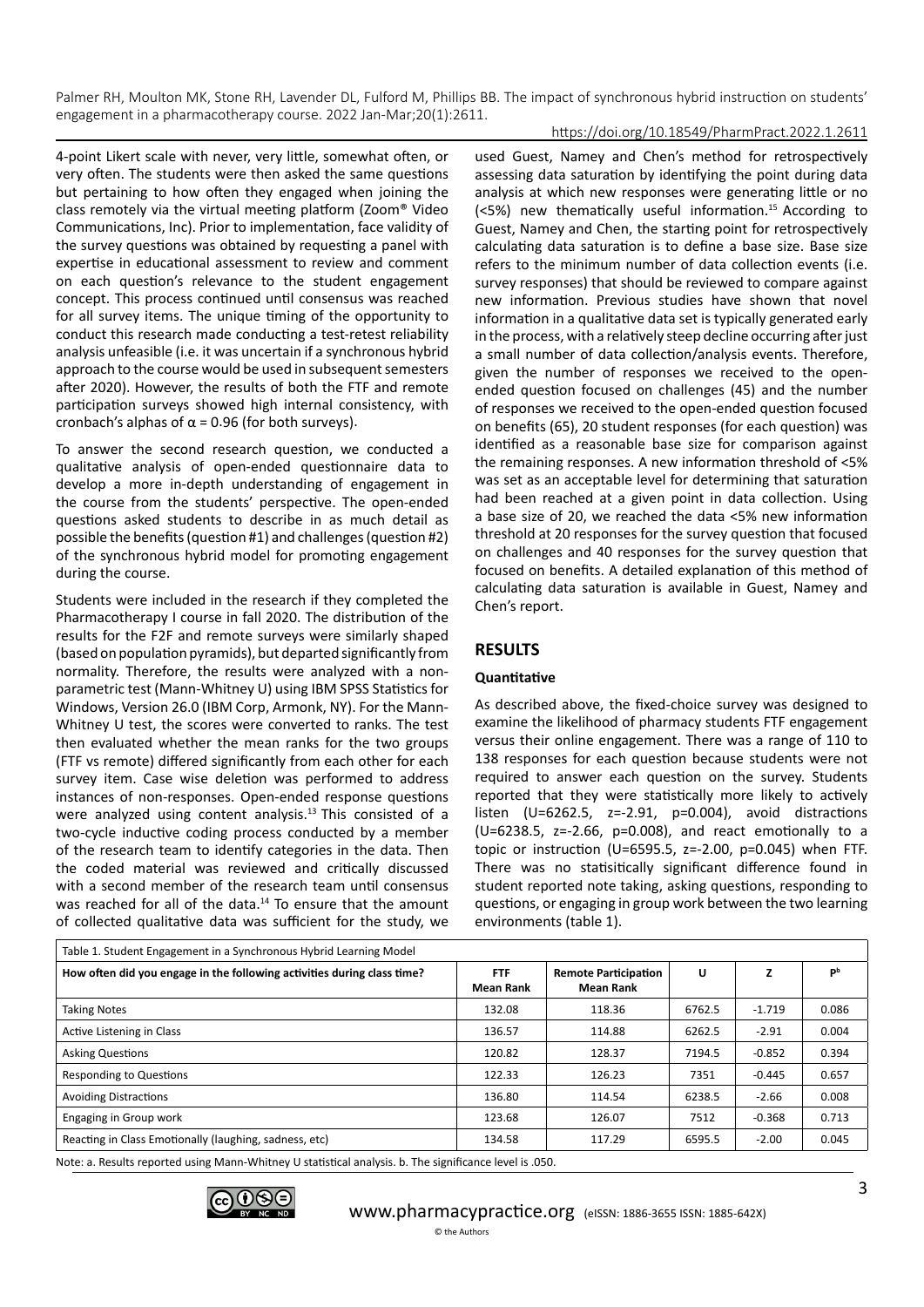# https://doi.org/10.18549/PharmPract.2022.1.2611

#### **Qualitative**

Findings from the qualitative component of the study aimed to complement quantitative findings and provide deeper insights into students' perceptions of the benefits and challenges of the synchronous hybrid model for supporting engagement in the course. Table 2 contains definitions of the categories that were identified along with representative quotes from the data.

Sixty-five students responded to the open-ended question about benefits. This resulted in the identification of two key categories: 1) flexibility enhanced engagement in the learning experience, and 2) the technology environment supported engagement and interactivity.

Category 1: Flexibility Enhanced Engagement in the Learning Experience

Many students suggested that the flexibility of the hybrid format benefitted their learning in the course. Most comments focused on flexibility in one of three areas: the when of learning, the where of learning, or the how of learning. For example, many students focused on the time saved from travel and how that time could be refocused on studying. Students also described benefitting from having a choice of where to attend class that worked best for them. Additionally, students frequently identified a benefit from the flexibility of being able to re-watch class recordings as needed to better prepare for class and exams.

Category 2: The Technology Environment Supported Engagement and Interactivity

Some students described the benefit of technology that supported their engagement and interactivity in the course. Many comments focused on features in the online meeting platform (Zoom® Video Communications, Inc). These

comments included approval of the 'chat' tool for creating more productive and involved discussions with faculty, and recognition of the group meeting rooms (i.e. 'breakout rooms') feature for facilitating better group discussions. Some students also described advantages of their personal technology configuration such as the ability to use dual monitors at home for easier note-taking, which would not be possible in the classroom.

In addition to the open-ended question about benefits, students also had the opportunity to respond to a question about the challenges that the hybrid model presented for engagement in the course. Forty-five students responded to this question, and two additional categories were identified: 3) challenges with internet or other communications technology impacted engagement, and 4) a sense of dislocation and/or isolation made it harder to engage in learning. Table 3 contains definitions of the categories along with representative quotes from the data.

Category 3: Challenges with Internet or other Communications Technology Impacted Engagement

Some students described encountering challenges with internet connectivity or other technologies that impacted their engagement in a class session or sessions. These comments often centered on inconsistent home internet performance. Additionally, some students commented on experiencing some difficulty with the virtual group meeting room (i.e. 'breakout room') configurations. A few students also described situations when the course instructor encountered difficulties managing technologies involved in the course.

Category 4: A Sense of Dislocation and/or Isolation Made it Harder to Engage in Learning

| Table 2. Benefits for Student Engagement: Category Definitions, Example Quotes, and Prevalence |                                                                                                                                                                                                                   |                                                                                                                                                                                                                                                                                                                                                                                                                                                                                                                                                                            |                |  |  |  |
|------------------------------------------------------------------------------------------------|-------------------------------------------------------------------------------------------------------------------------------------------------------------------------------------------------------------------|----------------------------------------------------------------------------------------------------------------------------------------------------------------------------------------------------------------------------------------------------------------------------------------------------------------------------------------------------------------------------------------------------------------------------------------------------------------------------------------------------------------------------------------------------------------------------|----------------|--|--|--|
| Benefits of the Hybrid Learning Environment                                                    |                                                                                                                                                                                                                   |                                                                                                                                                                                                                                                                                                                                                                                                                                                                                                                                                                            |                |  |  |  |
| Category                                                                                       | <b>Category Definition</b>                                                                                                                                                                                        | <b>Example Quotes</b>                                                                                                                                                                                                                                                                                                                                                                                                                                                                                                                                                      | Prevalence     |  |  |  |
| Flexibility Enhanced Engagement<br>in the Learning Experience                                  | This code was applied when students<br>suggested that their learning in the hybrid<br>format benefited from flexibility in the<br>areas of when, where, or how to engage<br>with different aspects of the course. | "I am now able to re-watch lectures on my own time<br>more and I have more time."<br>"I gained approximately 12 hours of time each week<br>by not having to drive back and forth to Athens<br>from my parents' home. I was able to use this time<br>for studying or resting and taking care of myself. I<br>believe my semester was much more productive and<br>I learned so much."<br>"The hybrid learning format allowed me access to<br>multiple learning styles which helped determine<br>which best worked for me and how it could help me<br>succeed in the course." | Coded 30 times |  |  |  |
| Technology<br>Environment<br>Supported<br>Engagement<br>and<br>Interactivity                   | This code was applied when students<br>that<br>the<br>technology<br>suggested<br>environment in the course supported<br>engagement or interactivity that enhanced<br>their learning                               | "Within our breakout groups in class through Zoom,<br>felt as though we had better discussions than if we<br>were to have had them in the classroom."<br>"My note taking process and class interaction became<br>more streamlined, being able to utilize multiple<br>monitors."<br>"As a class, I think we asked more questions due to<br>the fact that class was on zoom, and zoom has the<br>chat function. I learned so much more from listening<br>to the professors' answer everyone's questions."                                                                    | Coded 14 times |  |  |  |

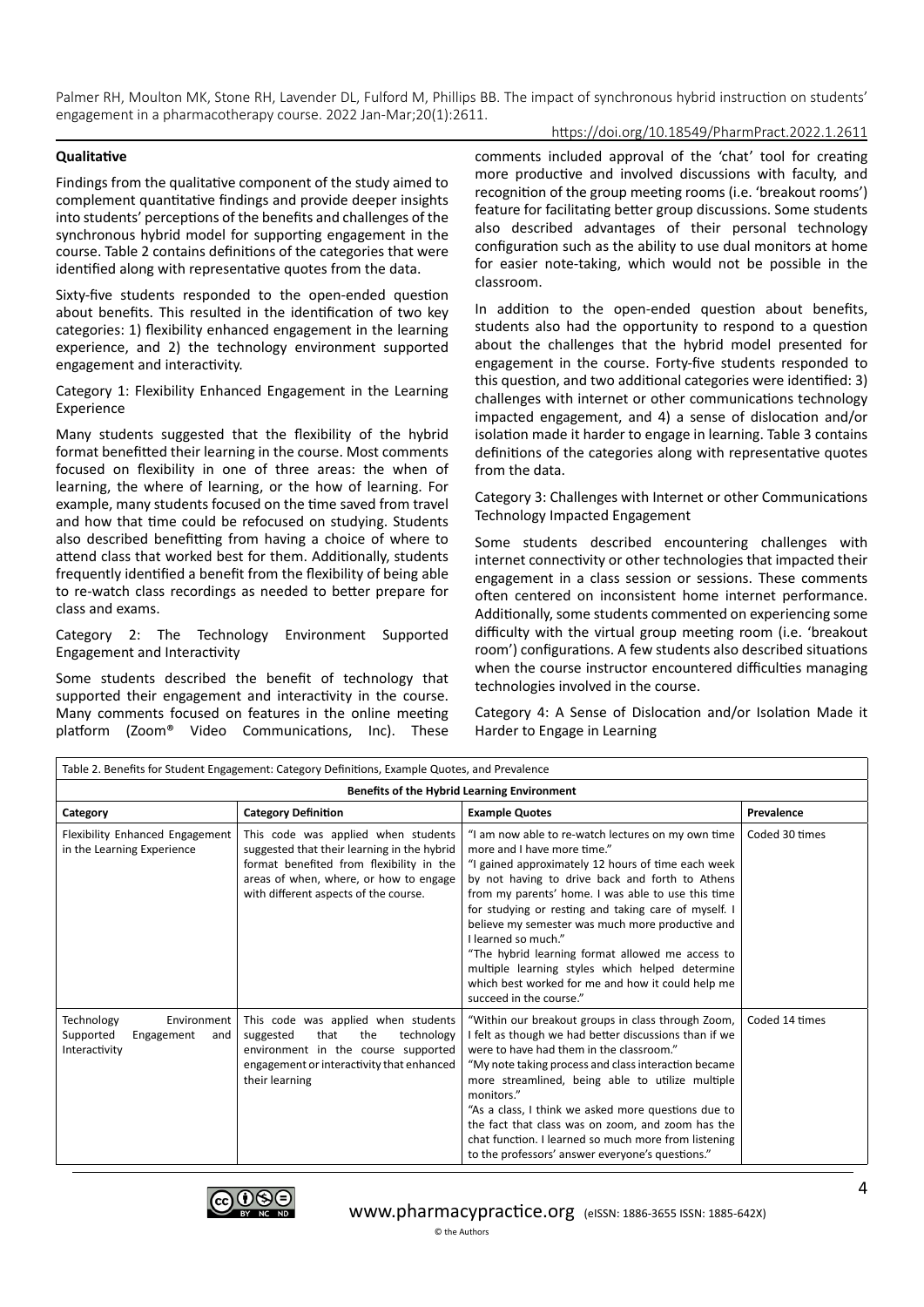| Table 3. Challenges for Student Engagement: Category Definitions, Example Quotes, and Prevalence    |                                                                                                                                                                                                      |                                                                                                                                                                                                                                                                               |                |  |  |  |  |
|-----------------------------------------------------------------------------------------------------|------------------------------------------------------------------------------------------------------------------------------------------------------------------------------------------------------|-------------------------------------------------------------------------------------------------------------------------------------------------------------------------------------------------------------------------------------------------------------------------------|----------------|--|--|--|--|
| <b>Challenges of the Hybrid Learning Environment</b>                                                |                                                                                                                                                                                                      |                                                                                                                                                                                                                                                                               |                |  |  |  |  |
| Category                                                                                            | <b>Category Definition</b>                                                                                                                                                                           | <b>Example Quotes</b>                                                                                                                                                                                                                                                         | Prevalence     |  |  |  |  |
| Challenges with Internet or other<br>Communications<br>Technology<br>Negatively Impacted Engagement | This code was applied when students<br>described a technical difficulty that affected<br>their engagement in a class session or<br>sessions.                                                         | "Occasionally my internet would go out making it<br>difficult for me to catch up when I got logged on<br>again."<br>"If I had issues with wifi there was nothing I could<br>$do.$ "<br>"Sometimes we were not able to be in our groups<br>because of technical difficulties." | Coded 25 times |  |  |  |  |
| Sense of Dislocation and/<br>A<br>or Isolation Made it Harder to<br>Engage in the Learning Process  | This code was applied when students<br>expressed a perspective that dislocation and/<br>or isolation from the in-person class sessions<br>made engaging in the learning process more<br>challenging. | "The main challenge was not being able to talk to<br>my group in-person."<br>"It is hard to not be able to walk up to the professor<br>and ask questions."<br>"Not being in-class in person is just difficult. It is<br>hard to focus."                                       | Coded 22 times |  |  |  |  |

Some students expressed a perspective that dislocation and/ or isolation from the in-person class sessions made engaging in the learning process more challenging. Many of these comments focused on expressing an inclination towards inperson communication such as being able to "walk up and ask the teacher questions", or "sit with group members" for discussion. Additionally, some students expressed concern that they lacked motivation when they participated online compared with when they could interact with faculty and students in-person.

# **DISCUSSION**

This study produced mixed results. In this section we discuss the challenges and benefits of hybrid learning for student engagement, and potential implications for pharmacy educators interested in designing hybrid learning environments in the future.

## **Challenges of hybrid learning for student engagement**

The results of the fixed-response survey indicated that students were less likely to actively listen, avoid distractions, and react emotionally when they joined class sessions from a remote location. Additionally, categories identified through the qualitative component of the study indicated patterns of technical difficulties and perceptions of isolation when participating remotely. It is not difficult to imagine students becoming distracted and disengaged during an online class session when they experience a sense of separation compounded by internet connectivity problems (which in some instances may literally disengage them from the class.) Other studies of online and blended learning environments have demonstrated similar challenges. These include reports of students feeling isolated due to physical separation, and perceptions that isolation and lack of community negatively influenced learning experiences.<sup>16,17</sup> Additionally, technologyfocused studies have reported students' perceptions that internet disruptions prevented seamless engagement, technology prevented easy access to course resources, and technology prevented the kinds of interactivity required by course learning goals. $18-20,11$  The challenges we observed align

with the results in these studies and indicate the need for careful planning when developing online components of hybrid courses in pharmacy education to ensure successful student engagement. Also of interest, the fact that this study produced survey results demonstrating specifically that pharmacy students' attentional engagement and emotional engagement were negatively impacted when participating remotely provides new conceptual areas for pharmacy educators to focus attention when seeking to improve synchronous hybrid learning experiences. To our knowledge, these specific qualities of engagement in synchronous hybrid instruction had not yet been sufficiently highlighted in the pharmacy education literature.

## **Benefits of the hybrid learning approach for engagement**

Although some problems with engagement were discovered (noted above), students reported they were just as likely to take notes, ask questions, respond to questions, and engage in group work when they were online as when they were in-person. In contrast to the technical difficulties reported by students (such as connectivity problems), the pattern of qualitative responses indicating technological benefits may help to explain why the online aspect of the course did not lessen students' engagement in these areas. For example, some students noted that Zoom® allowed for better ways of communicating because it has a 'chat' feature that is more convenient and more comfortable to use than speaking aloud in a large class. Other students highlighted the utility of Zoom® for supporting group meetings, and some students described improvements in how they were able to take class notes because their remote technology configuration (such as multiple monitors) was superior to their in-class configuration. These findings align with other recent studies indicating that live chat features offered better access to faculty and increased student-to-student and student-to teacher interactions; as well as studies reporting that collaborative learning experiences in online courses were successful through the use of meeting room (i.e. breakout room) features in online teaching platforms. $21-24$ 

In addition to technological benefits, students also suggested that their learning benefitted from increased flexibility

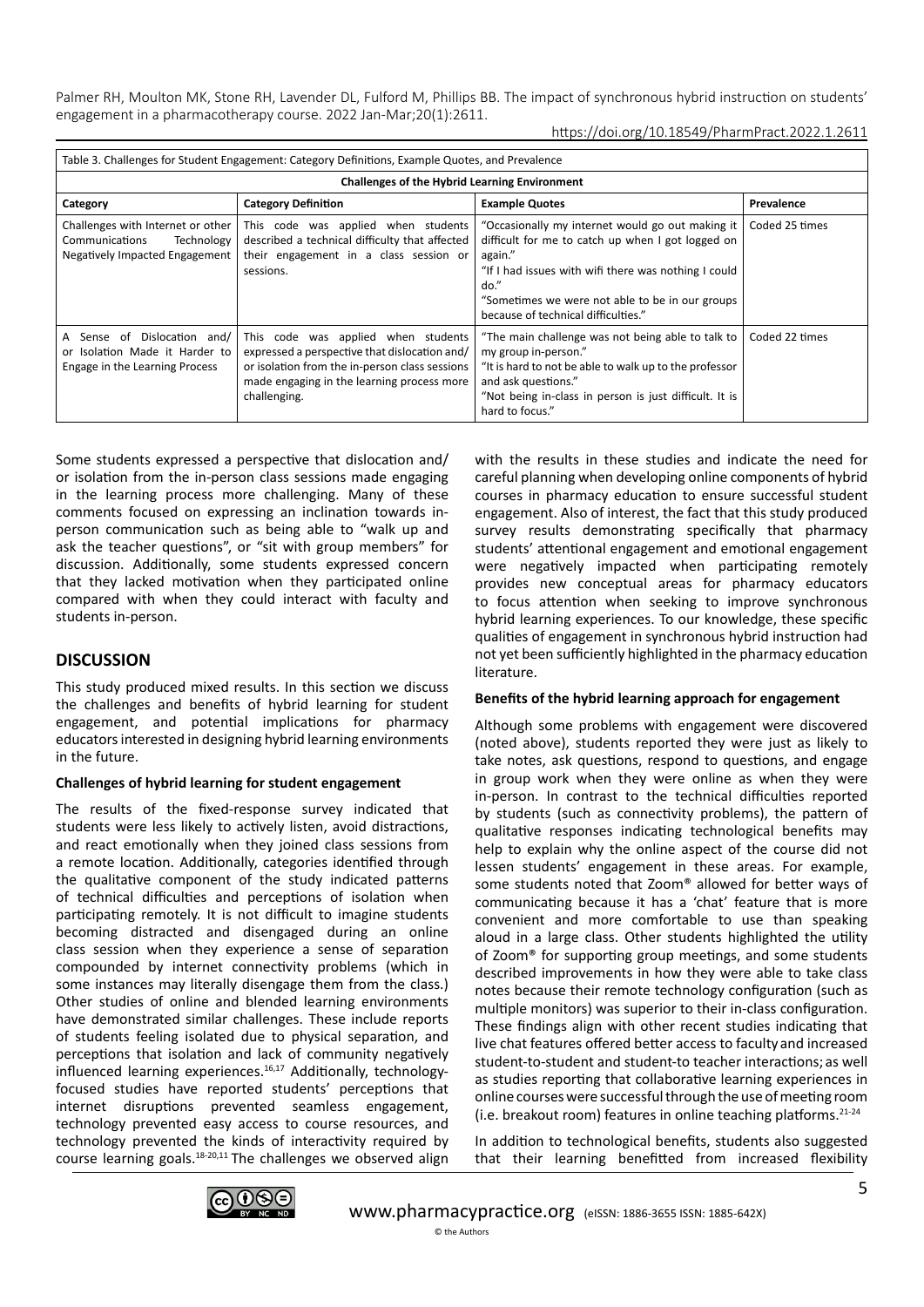# https://doi.org/10.18549/PharmPract.2022.1.2611

provided by the hybrid approach compared with traditional models. The benefit of flexibility has been a consistent theme in the blended and hybrid learning literature. For example, Hill noted that flexibility is the key value that will allow educators to integrate practices from traditional and online learning in order to provide the best possible environments to support students with the learning process. Students have a range of needs and require varying amounts of flexibility to meet these needs.<sup>1</sup> As was evident in this study, opportunities for engagement expand when students have the option to attend class sessions from multiple possible locations and review course content in multiple formats. At the most basic level, when hosting large groups of people in-person becomes highly challenging (such as during the COVID19 pandemic), the locational flexibility provided by online learning makes student engagement possible when it otherwise would have been impossible. Although the findings in this study reinforce findings in other studies from different domains, our review of the literature revealed no prior studies from the field of pharmacy education that identified these specific challenges and benefits for students' engagement in synchronous hybrid learning experiences.

#### **Potential implications for pharmacy educators interested in designing hybrid learning environments**

The results suggest that shifting a course to a synchronous hybrid delivery format may pose challenges for students' engagement in some areas, while increased flexibility and specific technological tools may make engagement in other areas at least comparable to an in-person experience. Previous literature has proposed strategies for addressing the challenges identified in this study. For example, Hill recommends techniques for both students and faculty that may support engagement in hybrid learning environments— particularly those that have been created with the advantages of flexibility in mind.<sup>1</sup> For students, these techniques include recognizing that hybrid learning environments often require more initiative and self-direction than traditional learning environments; creating spaces at home that are specifically dedicated to online coursework; becoming more comfortable communicating in writing (email, chat tools, discussion boards etc.); and letting the instructor know if engagement problems arise. On the faculty side, Hill and others recognize that technological challenges can pose one of the greatest threats to successful engagement in hybrid and online courses. $1,25,26$  Faculty should collaborate with technologists to create learning environments that are as free of technical errors as possible and, just like students, sharpen abilities to communicate at a distance. As suggested by Hill and Hollenbeck, internet-based communication tools enable more learner control and flexibility than what is found in most traditional classrooms.<sup>1,27</sup> Thus, faculty should look to develop skills that will help both the instructor and student make the most of these opportunities.

Another area of relevant research in the learning sciences for faculty to consider is self-regulated learning. Self-regulated learning refers to approaches that students use to focus their thoughts, feelings, and actions on the achievement of their goals during learning experiences.28 Such approaches are critical for student engagement and may be of particular importance for students who struggle when participating in courses remotely. Although self-regulation can take many forms, successful self-regulation during learning activities typically depends on positive self-efficacy for learning, beliefs that positive outcomes will result, and maintaining a positive emotional climate.<sup>29</sup> To design and develop engaging hybrid learning experiences, we suggest that pharmacy educators familiarize themselves with principles of flexible learning environments and self-regulated learning such as those highlighted above.

With sufficient attention to these issues, faculty and staff involved in developing pharmacy education have an opportunity to improve and expand flexible hybrid instructional options, which in turn may strengthen the capacity of pharmacy schools to appeal to a greater number of potential qualified applicants. Indeed, the research firm Ipsos recently conducted a survey with more than 2,000 participants in ten countries and found that among options from a list of seven choices, 47% of American students (the highest percentage) chose having more flexible learning options as the most important thing institutions can do to increase the wellness of students and staff (Anft, 2021).<sup>30</sup> The same survey indicated that twice as many students preferred hybrid classes to other learning approaches (Anft, 2021).<sup>30</sup> As more students begin to place emphasis on flexible learning options, pharmacy educators should continue to study and refine hybrid instruction. While hybrid approaches have the potential to expand the toolkit and reach of pharmacy programs, it is critical to address challenges (such as those highlighted in this study) that may pose barriers for students' learning.

Limitations identified in this study include that all survey questions were not completed by all students. Additionally, these data only include responses from students enrolled in the fall 2020 Pharmacotherapy I course at a specific college of pharmacy within a specific university. Therefore, these findings may not be generalizable to all students or courses. Future research should seek to understand students' engagement in online versus FTF components of hybrid courses in other areas of the PharmD curriculum. Also, this study was designed to survey students about their experiences in a synchronous hybrid course and was not set up to collect additional observational data (e.g. records of students' questions from the Zoom chat tool). Thus, the results should be narrowly interpreted as a study of students' perspectives on their learning experiences, similar to other educational survey research of this type. Future work may seek to expand on these results using methods (such as casestudy methodology) that combine observations with students' perspectives for the purposes of data triangulation. Further, the current research intentionally focused on the nature and likelihood of engagement in a synchronous hybrid course and did not seek to quantify the potential impact of the different modes of participation (FTF versus remote) on students' grades. Future research may build off the current research to investigate how differences in students' engagement in hybrid courses may impact their performance. Last, this study did not explore how lack of community impacted student learning, engagement, and development of professional identity. The

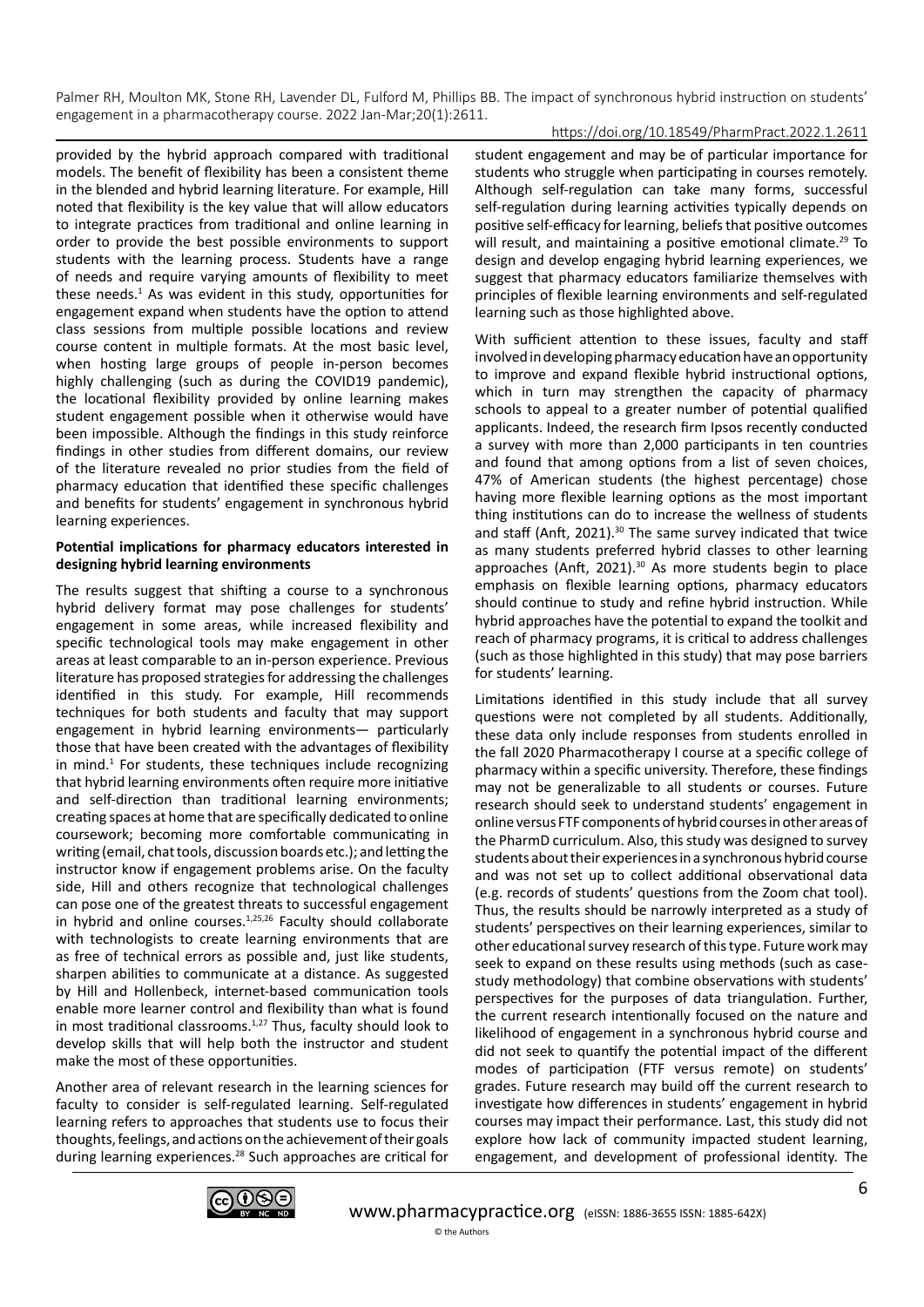limited in-person time took away opportunities for networking between classes, role modeling by faculty members, and social learning that comes with FTF instruction and experiences.

### **CONCLUSION**

When participating remotely in a P2 pharmacotherapy course that was designed to allow for a synchronous hybrid delivery format, students were less likely (compared to in-person attendance) to actively listen, avoid distractions, and react emotionally, but were just as likely to take notes, ask questions, respond to questions, and engage in group work. Additionally, a deeper qualitative analysis of student's perspectives about engagement within the course revealed beneficial patterns (such as advantages associated with increased flexibility and the usefulness of online communication tools) alongside challenges (such as difficulties with reliable internet connectivity and feelings of isolation when participating remotely). The principles of flexible learning environments and self-regulated learning provide opportunities for pharmacy educators who are interested in improving hybrid instruction in the future.

https://doi.org/10.18549/PharmPract.2022.1.2611

#### **CONFLICTS OF INTEREST STATEMENT**

The authors have nothing to disclose.

#### **FUNDING**

None.

#### **CONTRIBUTOR ROLES**

Russ Palmer: Conceptualization, methodology, formal analysis, investigation, resources, data curation, writing – original draft, review and editing.

Morgan Moulton: Conceptualization, methodology, formal analysis, investigation, resources, data curation, writing – original draft.

Rebecca Stone: Conceptualization, methodology, formal analysis, investigation, resources, writing – review and editing.

Devin Lavender: Conceptualization, methodology, formal analysis, investigation, resources, writing – review and editing.

Mike Fulford: validation, writing – review and editing.

Beth Phillips: Conceptualization, methodology, formal analysis, investigation, resources, writing– review and editing.

## **References**

- 1. Hill JR. Flexible learning environments: leveraging the affordances of flexible delivery and flexible learning. Innov High Educ. 2006;31(3):187-97.
- 2. Valtonen T, Leppänen U, Hyypiä M, et al. Learning environments preferred by university students: A shift toward informal and flexible learning environments. Learn Environ Res. 2021;24(3):371-88. <https://doi.org/10.1007/s10984-020-09339-6>
- 3. Hamilton LA, Suda KJ, Heidel RE, et al. The role of online learning in pharmacy education: A nationwide survey of student pharmacists. Curr Pharm Teach Learn. 2020;12(6):614-625. <https://doi.org/10.1016/j.cptl.2020.01.026>
- 4. Adams JL, Law A. Strategic plan priority 1: Enriching the applicant pipeline. Am J Pharm Educ. 2017;81(1). [https://doi.](https://doi.org/10.5688/ajpe811S1) [org/10.5688/ajpe811S1](https://doi.org/10.5688/ajpe811S1)
- 5. Raes A, Detienne L, Windey I, et al. A systematic literature review on synchronous hybrid learning: Gaps identified. Learn Environ Res. 2020;23(3):269-90. <https://doi.org/10.1007/s10984-019-09303-z>
- 6. Kahn P, Everington L, Kelm K, et al. Understanding student engagement in online learning environments: The role of reflexivity. Educ Technol Res Dev. 2017;65(1):203-18.<https://doi.org/10.1007/s11423-016-9484-z>
- 7. Baker W, Pittaway S. The application of a student engagement framework to the teaching of music education in an e-learning context in one Australian university. 4th Paris International Conference on Education, Economy and Society, France. 2012.
- 8. Krause KL. Understanding and promoting student engagement in university learning communities. James Cook University Symposium: Sharing scholarship in learning and teaching: engaging students, Australia. 2005.
- 9. Horn M, Staker H. Shaping culture for blended learning. School Administrator. 2015;72(10):37-9.
- 10. Laird TN, Kuh GD. Student experiences with information technology and their relationship to other aspects of student engagement. Res High Educ. 2005;46(2):211-33. <https://doi.org/10.1007/s11162-004-1600-y>
- 11. Jaggars SS. Choosing between online and face-to-face courses: Community college student voices. Am J Distance Educ. 2014;28(1):27-38.<https://doi.org/10.1080/08923647.2014.867697>
- 12. Dabbagh N, Kitsantas A. Supporting self-regulation in student-centered web-based learning environments. International Journal on E-learning. 2004;3(1):40-7.
- 13. Joffe H, Yardley L. Content and Thematic Analysis. In: Marks DF, Yardley L, eds. Research Methods for Clinical and Health Psychology. Sage Publications; 2004;56-68.
- 14. Patton MQ. Qualitative research & evaluation methods: Integrating theory and practice. 4th ed. Thousand Oaks, CA: Sage Publications Inc. 2015.
- 15. Guest G, Namey E, Chen M. A simple method to assess and report thematic saturation in qualitative research. PLoS One. 2020;15(5):1-17. <https://doi.org/10.1371/journal.pone.0232076>
- 16. Angelino LM, Williams FK, Natvig D. Strategies to engage online students and reduce attrition rates. J Educ Online. 2007;4(2):1- 14.
- 17. Phirangee K, Malec A. Othering in online learning: An examination of social presence, identity, and sense of community. Distance Education. 2017;38(2):160-72.<https://10.1080/01587919.2017.1322457>